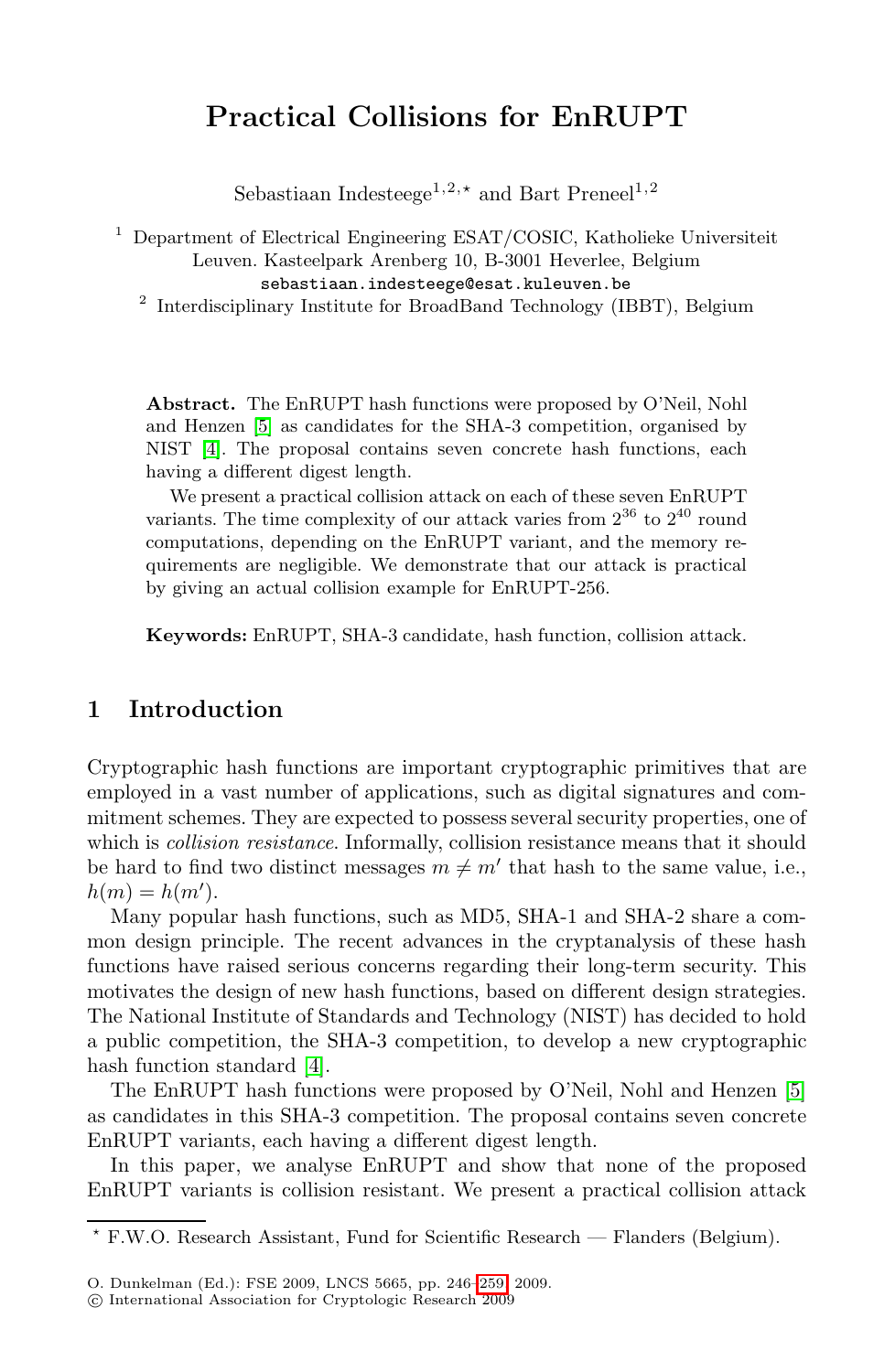re[qu](#page-13-1)iring only  $2^{36}$  $2^{36}$  $2^{36}$  $2^{36}$  to  $2^{40}$  $2^{40}$  $2^{40}$  EnRUPT round computations, depending on the EnRUPT [var](#page-9-0)iant. This is s[ign](#page-12-3)ificantly less than the approximately  $2^{n/2}$  hash computations required for a generic collision attack on an n-bit hash function based on the birthday paradox.

The structure of this paper is as follows. A short description of EnRUPT is given in Sect. 2. Section 3 introduces the basic strategy we use to find collisions for EnRUPT, which is based on the work on SHA by Chabaud and Joux [2] and Rijmen and Osw[ald](#page-12-1) [9]. Sections 4, 5 and 6 apply this basic attack strategy to EnRUPT, step by step. Our results, including an example c[oll](#page-1-0)ision for EnRUPT-256, are presented in Sect. 7. Finally, Sect. 8 concludes.

# **2 Description of EnRUPT**

In this section, we give a short description of t[he](#page-2-0) seven EnRUPT variants that were proposed as SHA-3 candidates [5]. All share the same structure and use the same round func[tio](#page-2-1)[n.](#page-2-2) The only differences lie in the parameters used. Table 1 gives the values of these parameters for each EnRUPT variant.

# **2.1 The EnRUPT Hash Functions**

The structure shared by all EnRUPT hash functions can be split into four phases: preprocessing, message processing, finalisation and output. Figure 1 contains a description of the EnRUPT hash func[tio](#page-1-0)ns in pseudocode.

In the preprocessing phase (lines 2–4) the input message is padded to be a multiple of w bits, where w is the word size. Depending on the EnRUPT variant, the word size  $w$  is 32 or 64 bits, see Table 1. The padded message is then split into an integer number of w-bit words  $m_i$ .

<span id="page-1-0"></span>The internal state of EnRUPT consists of several  $w$ -bit words:  $H$  state words  $x_i$ , P 'delta accumulators'  $d_i$ , and a round counter r. All of these are initialised to zero. The parameter  $P$  is equal to 2 for all seven EnRUPT variants. The value of H depends on the digest length, as indicated in Table 1.

| EnRUPT       | digest                 | word    | parallelisation | security          | number of   |
|--------------|------------------------|---------|-----------------|-------------------|-------------|
| variant      | length                 | size    | level           | parameter         | state words |
|              | $\boldsymbol{h}$       | w       | Р               | $\mathcal{S}_{0}$ | Η           |
| EnRUPT-128   | $128$ bits             | 32 bits | 2               | 4                 | 8           |
| EnRUPT-160   | $160 \text{ bits}$     | 32 bits | 2               | 4                 | 10          |
| EnRUPT-192   | $192 \; \mathrm{bits}$ | 32 bits | 2               | 4                 | 12          |
| EnRUPT-224   | $224 \; \mathrm{bits}$ | 64 bits | $\mathfrak{D}$  | 4                 | 8           |
| $EnRUPT-256$ | $256$ bits             | 64 bits | $\mathfrak{D}$  | 4                 | 8           |
| EnRUPT-384   | $384$ bits             | 64 bits | 2               | $\overline{4}$    | 12          |
| EnRUPT-512   | $512 \; \mathrm{bits}$ | 64 bits | 2               |                   | 16          |

**Table 1.** EnRUPT Parameters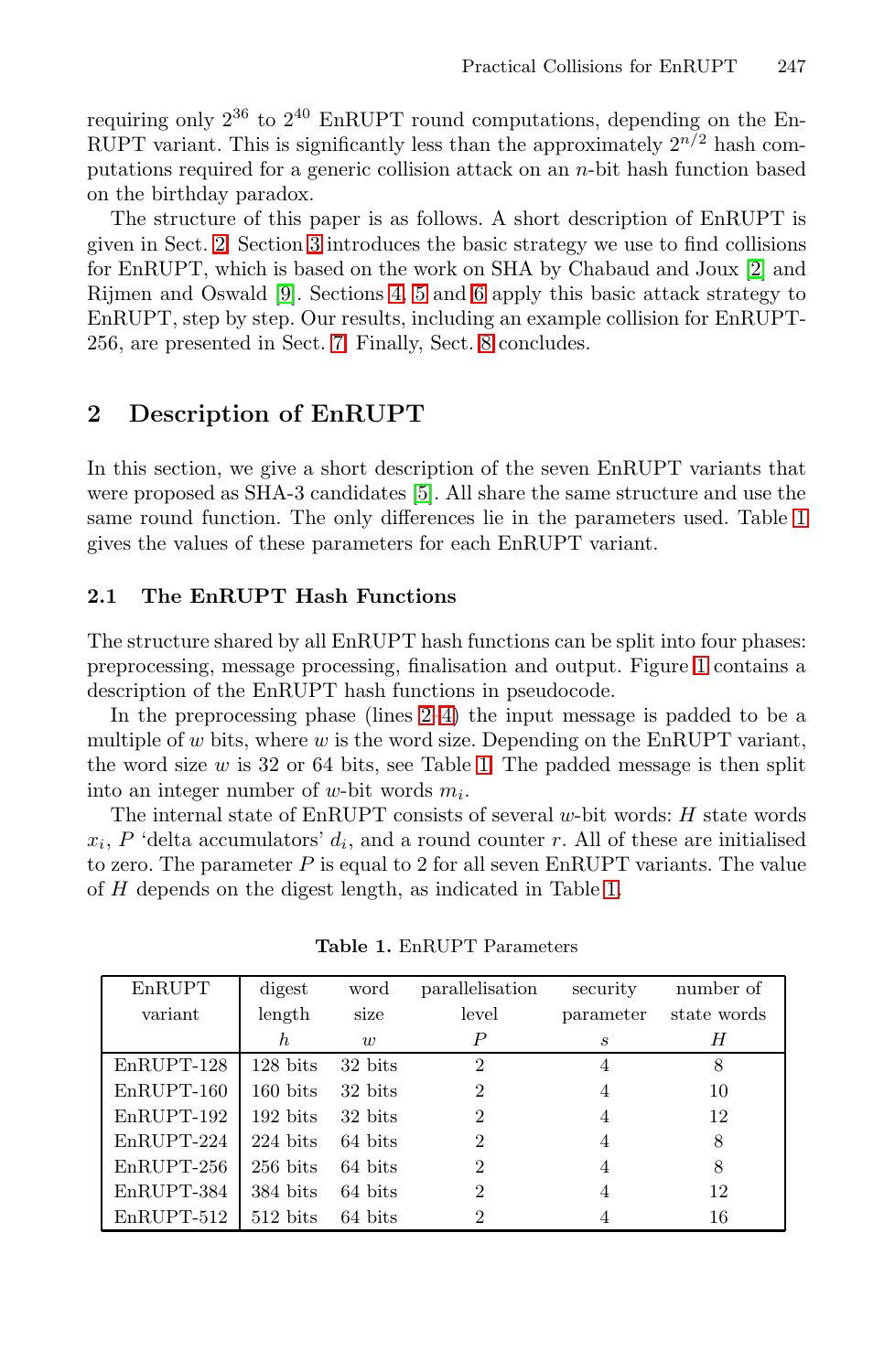<span id="page-2-11"></span><span id="page-2-10"></span><span id="page-2-9"></span><span id="page-2-8"></span><span id="page-2-7"></span><span id="page-2-6"></span><span id="page-2-4"></span><span id="page-2-3"></span><span id="page-2-2"></span><span id="page-2-1"></span>1: **function** EnRUPT (M) 2: */\* Preprocessing \*/* 3:  $m_0, \dots, m_t \leftarrow M ||1|| 0^{w-(|M|+1 \mod w)} \text{ s.t. } \forall i, 0 \leq i \leq t : |m_i| = w$ <br>
4.  $d_0, \dots, d_{p-1} x_0, \dots, x_{p-1} x_0 \dots 0$ 4:  $d_0, \dots, d_{P-1}, x_0, \dots, x_{H-1}, r \leftarrow 0, \dots, 0$ <br>5: /\* Message processing \*/ 5: */\* Message processing \*/* 6: **for**  $i = 0$  to n **do** 7:  $\langle d, x, r \rangle \leftarrow \text{round}(\langle d, x, r \rangle, m_i)$ <br>8: end for 8: **end for** 9: */\* Finalisation \*/* 10:  $\langle d, x, r \rangle \leftarrow \text{round}(\langle d, x, r \rangle, \text{uint}_w(|M|))$ <br>11: **for**  $i = 1$  to **H do** for  $i = 1$  to  $H$  **do** 12:  $\langle d, x, r \rangle \leftarrow \text{round}(\langle d, x, r \rangle, 0)$ <br>13: **end for** end for 14: */\* Output \*/* 15: **for**  $i = 0$  to  $h/w - 1$  **do**<br>16:  $\langle d, x, r \rangle \leftarrow \text{round}(\langle d, d, d \rangle)$ 16:  $\langle d, x, r \rangle \leftarrow \text{round}(\langle d, x, r \rangle, 0)$  $\langle d, x, r \rangle \leftarrow \text{round}(\langle d, x, r \rangle, 0)$  $\langle d, x, r \rangle \leftarrow \text{round}(\langle d, x, r \rangle, 0)$ <br>17:  $o_i \leftarrow d_0$ 17:  $o_i \leftarrow d_0$ <br>18: end for end for 19: **return**  $o_0 || \cdots || o_{h/w-1}$  $o_0 || \cdots || o_{h/w-1}$  $o_0 || \cdots || o_{h/w-1}$ 20: **end function**

<span id="page-2-0"></span>**Fig. 1.** The EnRUPT Hash Function

Then, in the message processing phase (lines 5–8), the round function is called once for each w-bit [pa](#page-2-6)[dde](#page-2-7)d message word  $m_i$ . Each call to the round function updates the internal state  $\langle d, x, r \rangle$ . A detailed description of the EnRUPT round function is given in the next section, Sect. 2.2.

<span id="page-2-5"></span>After all message words have been processed, a finalisation is performed (lines 9–13). The EnRUPT round function is called once with the length of the (unpadded) message, represented as a  $w$ -bit unsigned integer. Then,  $H$  blank rounds, i.e., calls to the round function with a zero message word input, are performed.

Finally, in the output phase (lines 14–18), the message digest is generated [on](#page-3-0)e w-bit word at a time. The EnRUPT round function is called  $h/w$  times and, after each call, the content of the '[de](#page-1-0)lta accumulator'  $d_0$  is output.

### **2.2 The EnRUPT Round Function**

The EnRUPT ro[un](#page-2-9)[d fu](#page-2-10)nction is based e[ntir](#page-2-10)[ely](#page-2-8) on a number of simple operations on words of  $w$  bits, such as bit shifts, bit rotations, exclusive  $OR$  and addition modulo  $2^w$ . Figure 2 gives a description of the EnRUPT round function in pseudocode. The round function consists of  $s \cdot P$  identical steps, where s and P are parameters of the hash function. As indicated in Table 1,  $s = 4$  and  $P = 2$  for all seven proposed EnRUPT variants. Thus, the EnRUPT round function consists of eight steps.

In each step, several words of the state are selected (lines 4–7) and combined into an intermediate value  $f$  (lines 9–10). Note that line 10 could equally be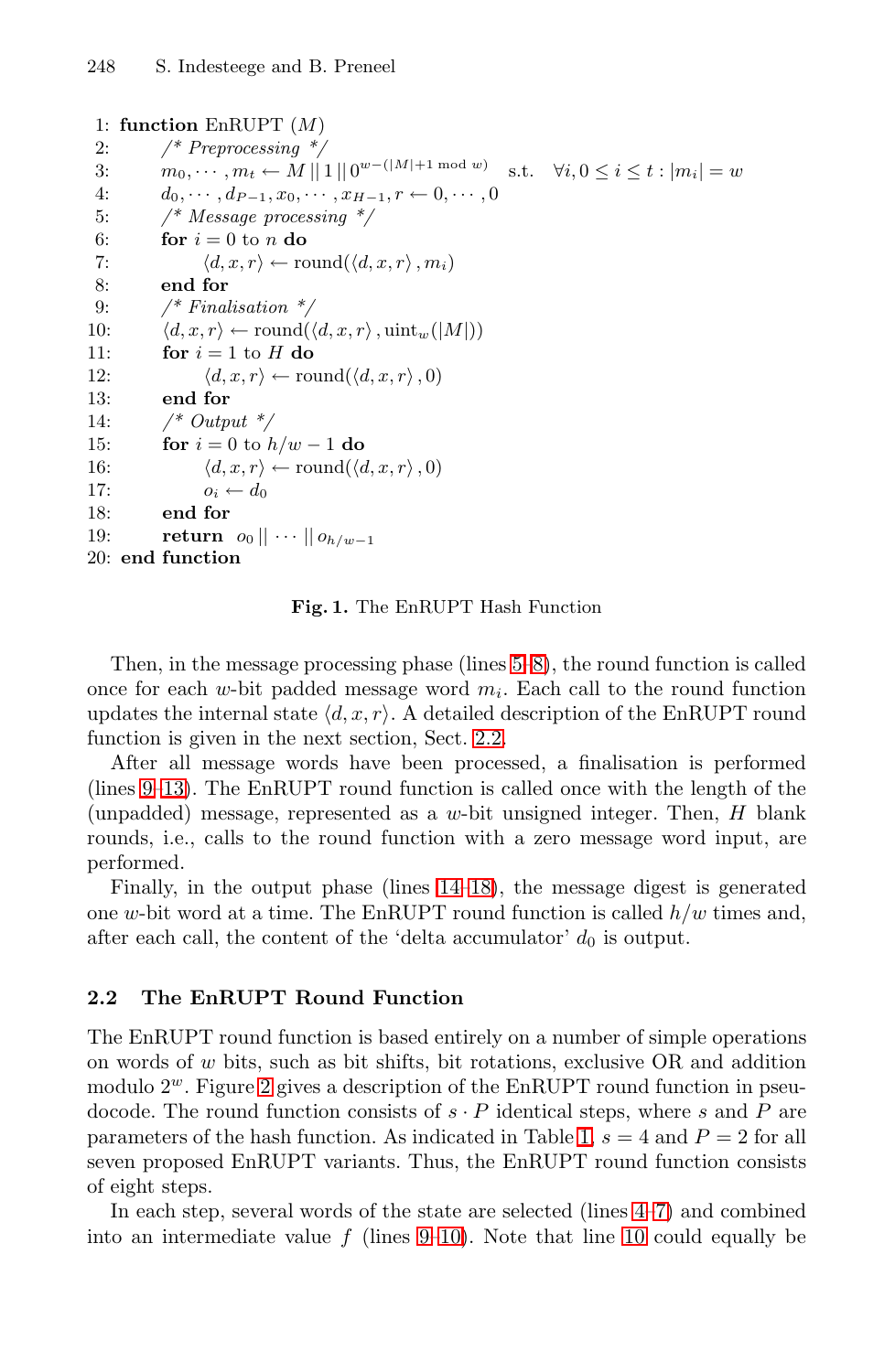```
1: function round (\langle d, x, r \rangle, m)<br>2: for i = 0 to s \cdot P - 1 do
 2: for i = 0 to s \cdot P - 1 do \qquad \qquad /* An iteration of this loop is a "step" */<br>3:
                       3: /* Compute indices */
 4: \alpha \leftarrow r + (i + 1 \mod P) \mod H<br>5: \beta \leftarrow r + i + 2P \mod H5: \beta \leftarrow r + i + 2P \mod H<br>6: \gamma \leftarrow r + i + P \mod H6: \gamma \leftarrow r + i + P \mod H<br>7: \xi \leftarrow r + i \mod H7: \xi \leftarrow r + i \mod H<br>8: \frac{\xi}{r} Compute inter
                       8: /* Compute intermediate f */
9: e \leftarrow ((x_{\alpha} \ll 1) \oplus x_{\beta} \oplus d_{i \bmod P} \oplus \text{uint}_{w}(r + i)) \gg w/4<br>10: f \leftarrow (e \ll 3) \boxplus e /* Multiplication with
10: f \leftarrow (e \ll 3) \boxplus e /* Multiplication with 9 modulo 2<sup>w</sup> */<br>11: /* Undate state */
                        11: /* Update state */
12: x_{\gamma} \leftarrow x_{\gamma} \oplus f<br>13: d_{\gamma} \leftarrow b \oplus f13: d_i \mod P \leftarrow d_i \mod P \oplus x_{\xi} \oplus f<br>14: end for
               end for
15: r \leftarrow r + s \cdot P<br>16: d_{P-1} \leftarrow d_{P-1} \oplus m16: d_{P-1} \leftarrow d_{P-1} \oplus m /* Message word injection */<br>17: return \langle d, x, r \ranglereturn \langle d, x, r \rangle18: end function
```
<span id="page-3-0"></span>**Fig. 2.** The EnRUPT Round Function

described as a multiplication with 9 modulo  $2^w$ . The intermediate value f is then used to update one state word,  $x_{\gamma}$ , and one 'delta accumulator',  $d_{i \mod P}$ (lines 12–13).

After all steps have been performed, the round counter is incremented by the number of steps that were carried out, i.e.,  $s \cdot P$  (line 15). Finally, the input message w[ord](#page-12-2)  $m$  is injected into one word of the internal state, the 'delta accumulator'  $d_{P-1}$  (line 16).

# **3 Basic Attack Strategy**

This section gives an overview of the linearisation method for finding collision differential characteristics for a hash function, which we use to attack EnRUPT in this work. This method was introduced by Chabaud and Joux [2], who applied it to SHA-0 and simplified variants thereof. Later, it was extended further and applied to SHA-1 by Rijmen and Oswald [9].

*A Linear Hash Function.* Consider a hypothetical hash function that consists only of linear operations over  $GF(2)$ . When the input messages are restricted to a certain length, each output bit can be written as an affine function of the input bits. The *difference* in each output bit is given by a linear function of the differences in the input bits, as the constants (if any) cancel. A message difference that leads to a collision can be found by equating the output differences to zero, and solving the resulting system of linear equations over  $GF(2)$ , for instance using Gauss elimination. Any pair of messages with this difference will result in a collision.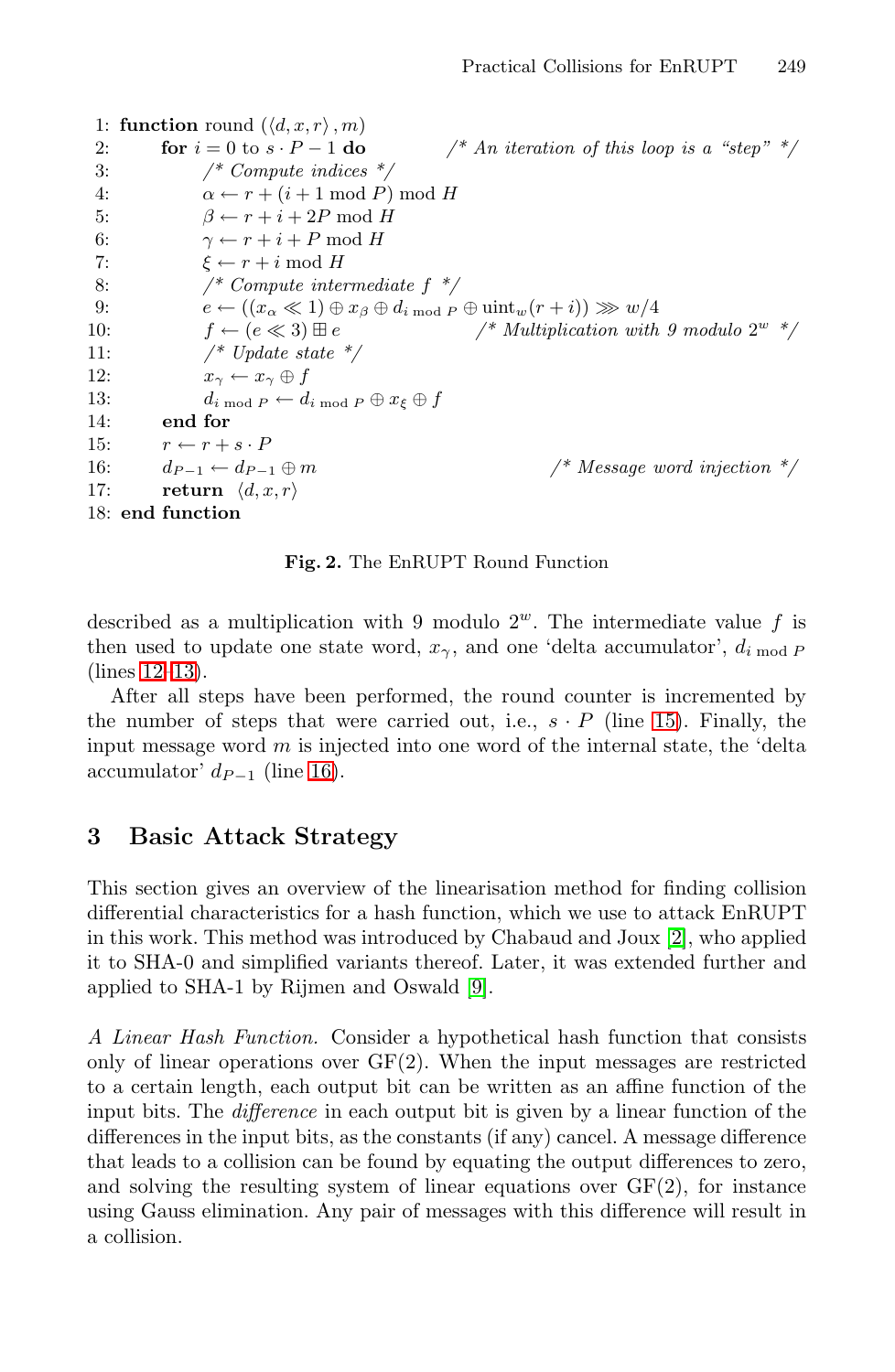*Linearising a Nonlinear Hash Function.* Actual cryptographic hash functions contain (also) nonlinear components, so this method no longer applies. However, we may still be able to *approximate* the nonlinear components by linear ones and construct a linear approximation of the entire hash function. For our purpose, a good linear approximation  $\lambda(x)$  of a nonlinear function  $\gamma(x)$  is such that its differential behaviour is close to that of  $\gamma(x)$ . More formally, the equation

$$
\gamma(x \oplus \Delta) \oplus \gamma(x) = \lambda(x \oplus \Delta) \oplus \lambda(x) = \lambda(\Delta)
$$
 (1)

should hold for a relatively large fraction of values  $x$ . For instance, an addition modulo  $2^w$  could be approximated by a simple XOR operation, i.e., ignoring the carries.

*Finding Collisions.* A *differential characteristic* consists of a message difference and a list of the differences in all (relevant) intermediate values. For the linear approximation, it is easy to find a differential characteristic that leads to a collision with probability one. But for the actual hash function, this probability will be (much) lower.

If the differential behaviour of all the nonlinear components corresponds to that of the linear approximations they were replaced with, i.e., if (1) holds simultaneously for each nonlinear component, we say that the differential characteristic is followed. In this case, the message pair under consideration will not only collide for the linearised hash function, but also for the original, nonlinear hash function. Such a message pair is called a *conforming* message pair.

<span id="page-4-0"></span>Hence, a procedure for finding a collision for the nonlinear hash function could be to find a differential characteristic leading to collisions for a linearised variant of the hash function. Then, a message pair conforming to the differential characteristi[c](#page-3-0) is searched. In order to lower the comple[xity](#page-2-10) of the attack, it is important to maximise the probability that the [di](#page-2-2)[ffer](#page-2-8)ential characteristic is followed, i.e., we nee[d to](#page-2-11) find a good differential characteristic.

### **4 Linearising EnRUPT**

We now apply this gen[eral](#page-2-10) strategy to EnRUPT. Recall the description of the EnRUPT round function in Fig. 2. Note that only the modular addition in line 10 is not linear over  $GF(2)$ . Indeed, the computation of the indices in lines  $4-7$  and the update of the round counter in line 15 do not depend on the message being hashed and can thus be precomputed. The same holds for the inclusion of the round counter in line 9, i.e., this can be seen as an XOR with a constant. The other operations are all linear over GF(2).

Replacing the modular addition in line 10 with an XOR operation yields a linearised round function, which we refer to as the  $EnRUPT-\mathcal{L}$  round function. The EnRUPT- $\mathcal{L}$  hash function, i.e., the hash function built on this linearised round function, also consists solely of GF(2)-linear components.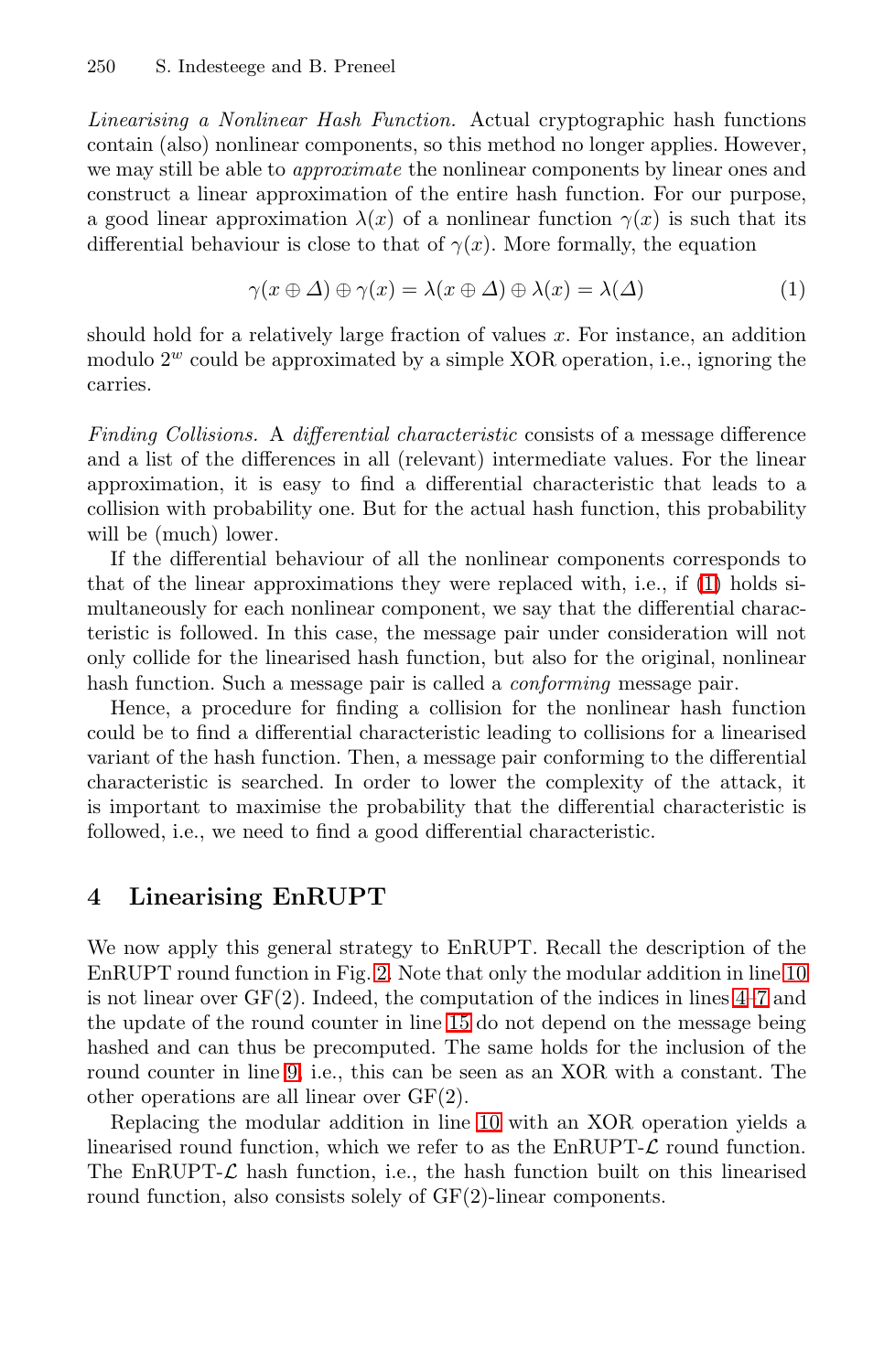# <span id="page-5-0"></span>**5 The Collision Search**

<span id="page-5-1"></span>During the collision search phase, many collisions for  $EnRUPT-\mathcal{L}$  are constructed, and a collision for EnRUPT is searched among them. Since only the modular additions (line 10 of Fig. 2) were approximated by XOR, these are the only places where the propagation of differences could differ between  $EnRUPT-\mathcal{L}$  and En-RUPT. Instead of checking for a collision at the output, we can immediately check if the difference at the output of each modular addition, i.e., the difference  $\Delta f$  in the intermediate value  $f$ , still matches the differential characteristic.

# **5.1 An Observation on EnRUPT**

We now make an important observation on the structure of the EnRUPT hash function. It is possible to find a conforming message pair for a given differential characteristic one round at a time.

Consider the message word  $m_i$ , which is injected into the 'delta accumulator'  $d_{P-1}$  at the end of round i. In the first  $(P-1)$  steps of the next round,  $d_{P-1}$ is not used, so  $m_i$  can not influence the behaviour of the modular additions in these steps. Starting from the P-th step of round  $(i + 1)$ , however,  $m_i$  does have an influence.

We can search for a value for  $m_i$  such that the differential characteristic is followed up to and including the first  $(P-1)$  steps of round  $(i + 2)$ . Starting with the P-th step of round  $(i+2)$ , the next message word,  $m_{i+1}$  also influences the modular additions. Thus, we can keep  $m_i$  fixed, and use the new freedom available in  $m_{i+1}$  to ensure the differential characteristic i[s a](#page-12-1)lso followed for the next  $s \cdot P$  steps.

<span id="page-5-2"></span>This drastically reduces the expected number of trials required to find a collision. Let  $p_i$  denote the probability that the differential characteristic is followed in a block of  $s \cdot P$  consecutive steps, starting at the P-th step of a round. Because we can construct a conforming message pair one word at a time, the expected number of trials is  $\sum_i 1/p_i$  rather than  $\prod_i 1/p_i$ . In other words, the complexities associated with each block of  $s \cdot P$  steps should be added together, rather than mul[tipli](#page-13-2)ed. This possibility was ignored in the security analysis of EnRUPT [5], leading to the wrong conclusion that attacks based on linearisation do not apply.

#### **5.2 Accelerating the Collision [Sea](#page-2-9)rch**

An simple optimisation can be made to the collision search, which will allow us to ignore the probability associated with one step in each round. This optimisation is analogous to Wang's 'single message modification', which was first introduced in the context of MD5 [11].

Consider the P-th step of a round. In this step, the 'delta accumulator'  $d_{P-1}$ , to which a new message word  $m$  was XORed at the end of the previous round, is used for the first time. More precisely, it is used in line 9 of Fig. 2 to compute the intermediate value e. Note however that these computations can be inverted. We can choose the value of  $e$ , and compute backwards to find what the message word m should be to arrive at this value of e.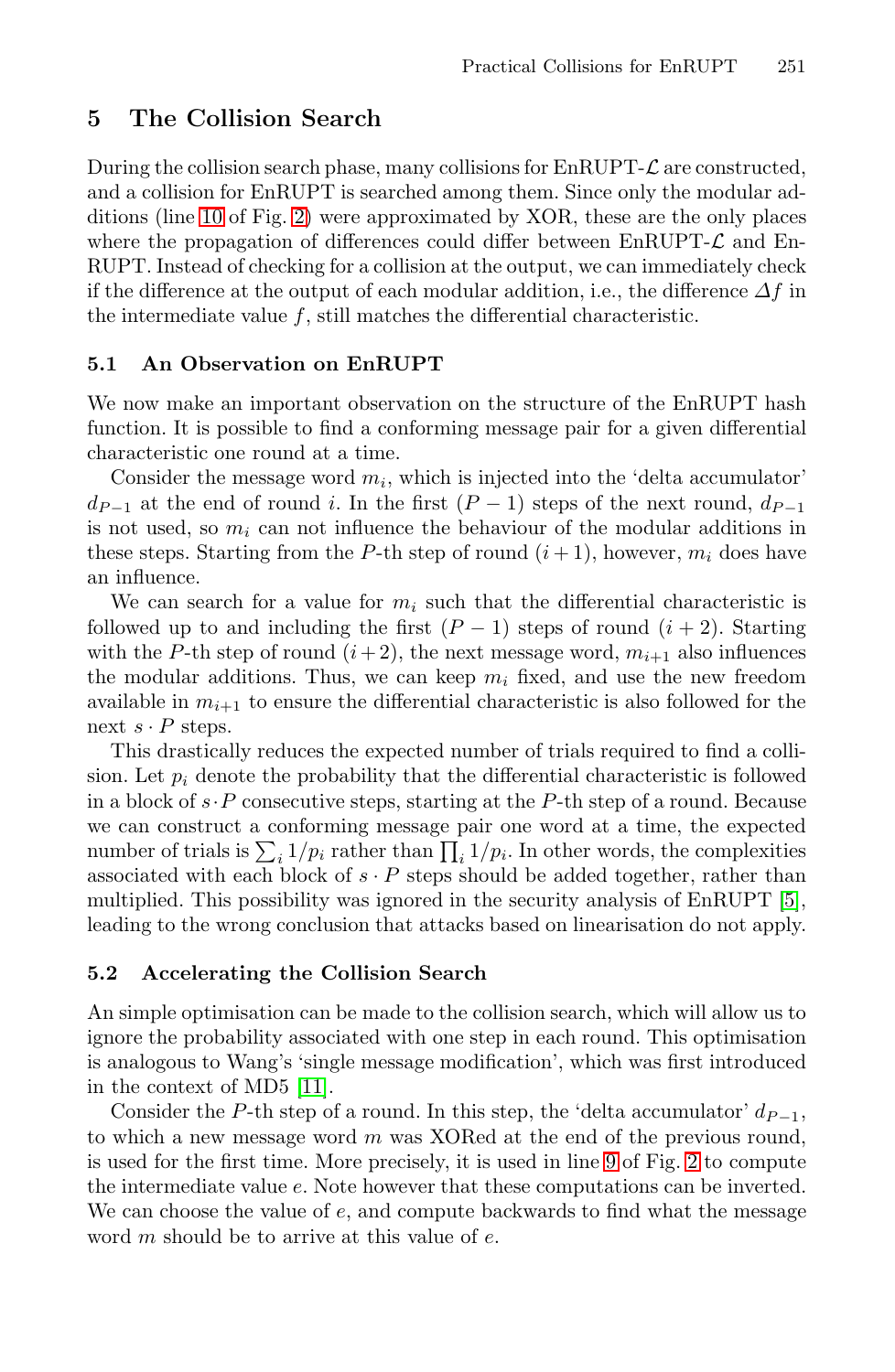<span id="page-6-0"></span>The values of e which ensure that the difference propagation of the modular addition in line 10 of Fig. 2 corresponds to that of its linear approximation can be efficiently enumerated. Thus, rather than randomly picking values for  $m$ , we can efficiently sample *good* values for e in this step, and compute backwards to find the corresponding  $m$ . This ensures that the first modular addition affected by a message word  $m$  will always exhibit the desired propagation of differences. Thus, the P-th step of every round can be ignored in the estimation of the complexity of the attack.

### **6 Finding Good Differential Characteristics**

The key to lowering the attack complexity is to find a good differential characteristic, i.e., a chara[ct](#page-13-1)eristic which is likely to be followed for the nonlinear hash function. A general approach to this problem, based on finding low weight codewords in a linear code, was proposed by Rijmen and Oswald [9] and extended by Pramstaller et al. in [8]. In this section, we show how to apply this approach to EnRUPT.

### **6.1 Coding Theory**

As observed by Rijmen and Oswald [9], all of the differential characteristics leading to a collision for the linearised hash function can be seen as the codewords of a linear code.

Consider the EnRUPT- $\mathcal L$  hash function with a h-bit output length, and the message input restricted to messages of  $t$  message words. Since it is linear over  $GF(2)$ , it is possible to express the difference in the output as a linear function of the difference in the input message m:

$$
\left[\Delta o\right]_{1 \times h} = \left[\Delta m\right]_{1 \times tw} \cdot \left[\mathbf{O}\right]_{tw \times h} \tag{2}
$$

<span id="page-6-1"></span>As the modular additions, or rather the multiplications with 9, in the EnRUPT round function are approximated, we are also interested in the differences that enter each of these operations. For EnRUPT restricted to  $t$  message blocks, there are  $t \cdot s \cdot P$  such operations in total. Hence, we can combine the input differences to these operations in a  $1 \times tsPw$  bit vector  $\Delta e$ . Again, for the linear approximation,  $\Delta e$  is simply a linear function of the message difference  $\Delta m$ :

$$
[\Delta e]_{1 \times tsPw} = [\Delta m]_{1 \times tw} \cdot [\mathbf{E}]_{tw \times tsPw} . \tag{3}
$$

Putting this together results in a linear code described by the following generator matrix

$$
\mathbf{G} = \begin{bmatrix} \mathbf{I}_{tw \times tw} | \mathbf{E}_{tw \times tsPw} | \mathbf{O}_{tw \times h} \end{bmatrix} . \tag{4}
$$

Each codeword contains a message difference, the input differences to all approximated modular additions, and finally the output difference.

Thus, each codeword is in fact a differential characteristic for  $EnRUPT-\mathcal{L}$ , and all differential characteristics for  $EnRUPT-\mathcal{L}$  are codewords of this code. To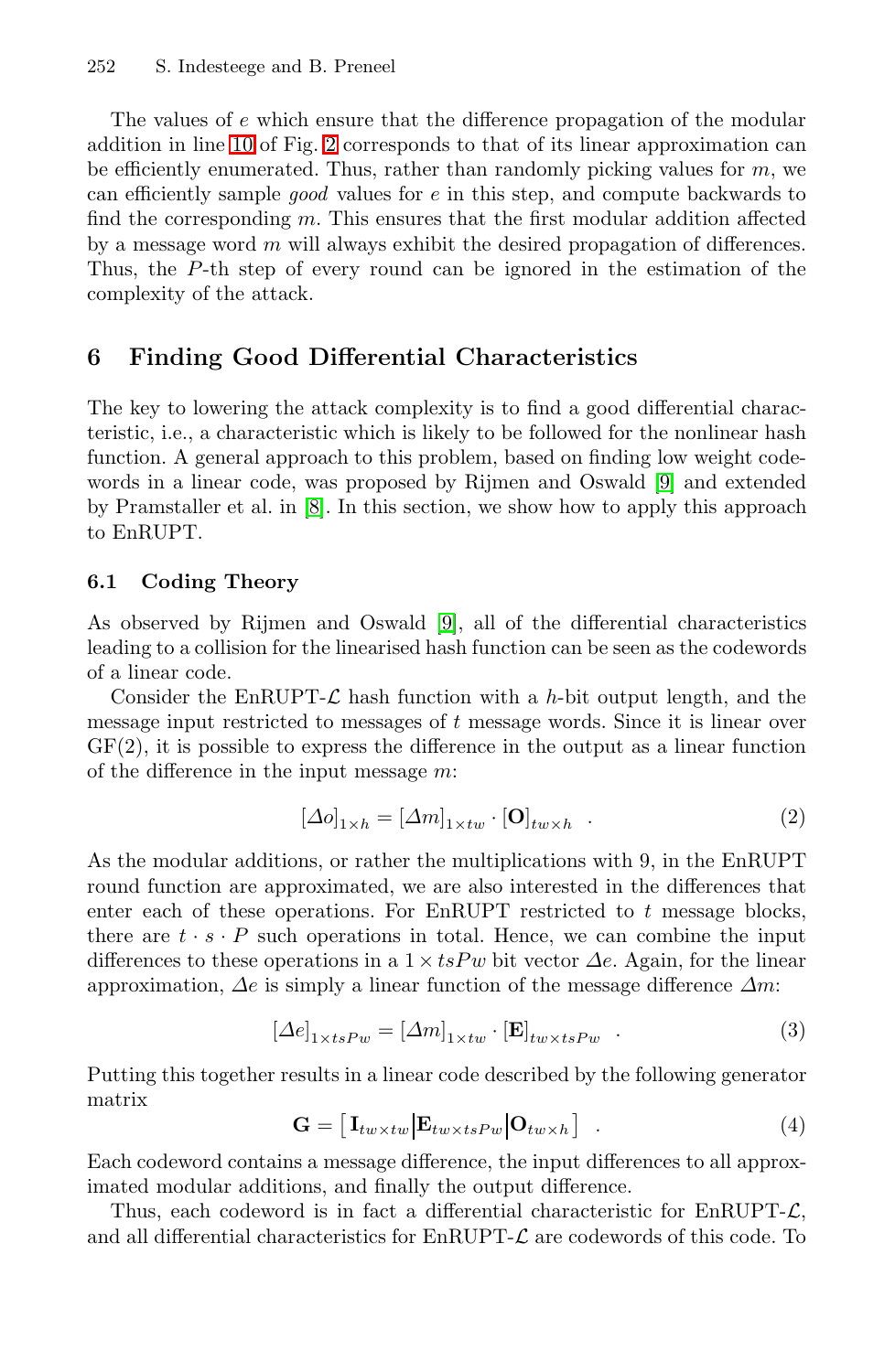<span id="page-7-0"></span>restrict ourselves to collision differentials, i.e., differential characteristicss ending in a zero output difference, we can use Gauss elimination to force the  $h$  rightmost columns of the generator matrix G to zero.

It is well known that the differential behaviour of modular addition can be approximated by that of XOR when the Hamming weight of the input difference, ignoring the most significant bit, is small [2,3,8,9]. As the input differences to the modular additions are part of the codewords, we will attempt to find a codeword with a low Hamming weight in this part of th[e c](#page-12-4)odeword.

### **6.2 Low Weight Codewords**

To find low weight codewords, we used a s[im](#page-6-1)ple and straightforward algorithm that is based on the assumption that a codeword of very low weight exists in the code. For our purposes, this is a reasonable assumption, as only a very low weight codeword will lead to an attack faster than a generic attack. The algorithm is related to the algorithm of Canteaut and Chabaud [1] and the algorithm used to find low weight codewords for linearised SHA-1 by Pramstaller et al. [8].

Let  $G$  be the generator matrix of the linear code as in  $(4)$ . We randomly select a set  $I$  of (appropriate) columns of the generator matrix  $G$  and force them to zero using Gauss elimination, until only  $d$  rows remain, where  $d$  is a parameter of the algorithm. Then, the remaining space of  $2^d$  codewords is searched exhaustively. This procedure is repeated until a codeword of sufficiently low weight is encountered. By replacing only the 'oldest' column(s) in  $I$ , instead of restarting from the beginning every time, the algorithm can be implemented efficiently in practice.

<span id="page-7-1"></span>If a codeword of very low weight exists in the code, it is likely that all of the columns in the randomly constructed set  $I$  will coincide with zeroes in the codeword, which implies that the codeword will be found in the exhaustive search phase. In the case of the codes originating from the seven linearised EnRUPT variants we consider, this algorithm finds a codeword of very low weight in a matter of minutes on a PC. Repeated runs of the algorithm always find the same codewords, so it is reasonable to assume that these are indeed the best codewords we can find.

### **6.3 Estimating the Attack Complexity**

[Act](#page-2-10)ually, [the](#page-3-0) weight of a codeword is only a heuristic for the attack complexity resulting from the corresponding differential. Codewords with a lower weight are expected to result in a lower attack complexity, but we can easily enhance our algorithm to optimise the actual attack complexity, rather than just a crude heuristic.

*The Differential Probability.* The probability that a differential characteristic is followed, is determined by the differences that are input to each of the multiplications with 9 (line 10 in Fig. 2) that were approximated using XOR operations.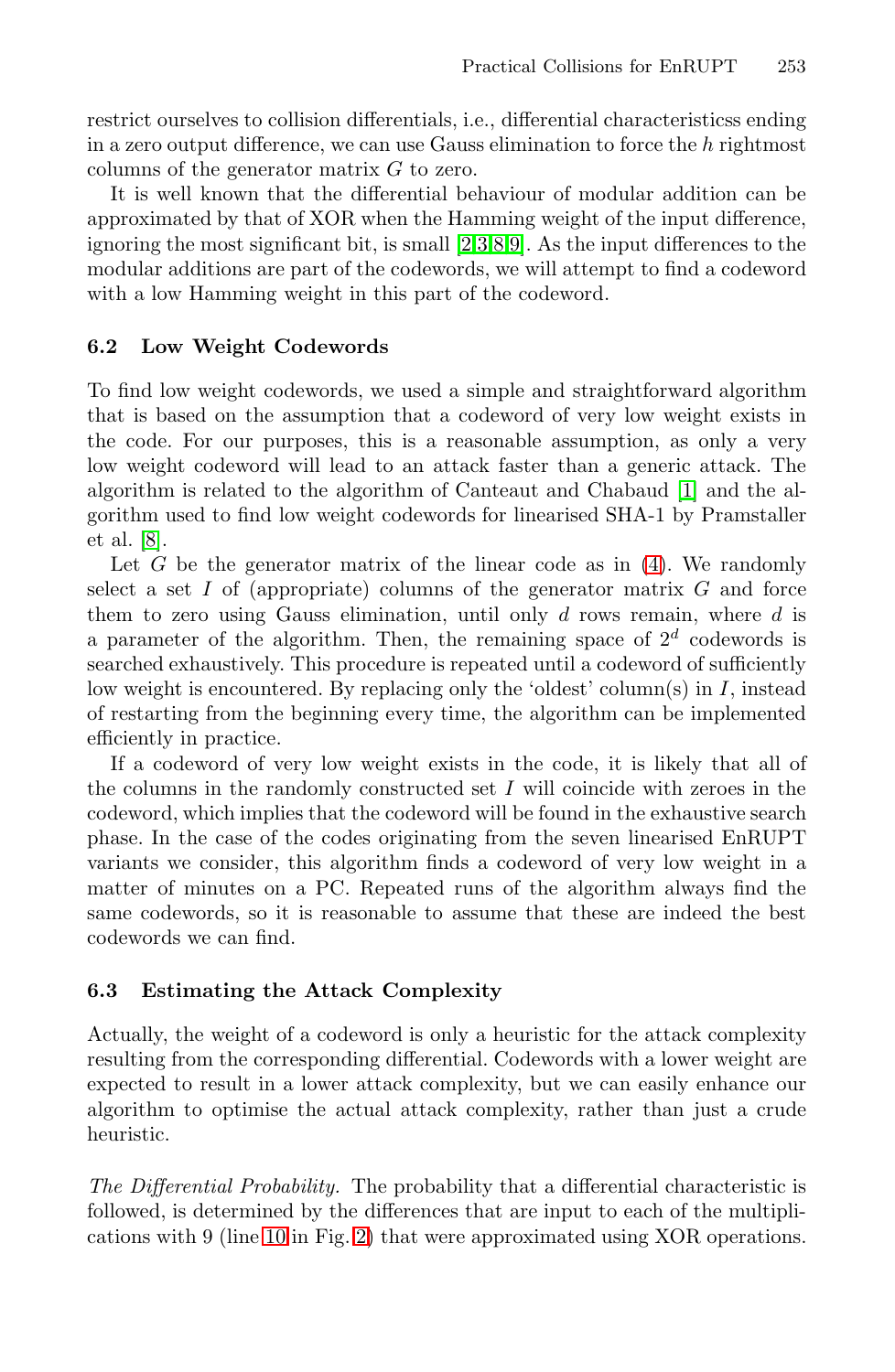Denote by  $DP^{\times 9}(\Delta)$  the probability that the propagation of differences through this nonlinear operation coincides with that of its linear approximation:

$$
DP^{\times 9}(\Delta) = \Pr_x \left[ (x \times 9) \oplus ((x \oplus \Delta) \times 9) = \Delta \oplus (\Delta \ll 3) \right] . \tag{5}
$$

The differential probability of modular addition was studied by Lipmaa and Moriai [3]. Applying their results to this situation, and taking into account that the three least significant bits of  $(x \ll 3)$  are always zero, we find the following estimate for  $DP^{\times 9}(\Delta)$ :

$$
DP^{\times 9}(\Delta) \approx 2^{-\text{wt}\left(\left(\Delta \vee (\Delta \ll 3)\right) \wedge 0111\cdots 111000_b\right)}.
$$
 (6)

Even though this estimate ignores the dependency between x and  $(x \ll 3)$ , this confirms the intuition that a difference  $\Delta$  with a low Hamming weight (ignoring the most significant bit and the three least significant bits) results in a large probability  $DP^{\times 9}(\Delta)$ . We used this as a heuristic to find a good differential characteristic: we want to minimise the Hamming weight of the relevant parts of the differences that are input to the modular additions. In other words, we want to find a low weight codeword of the afor[eme](#page-13-3)ntioned linear code, where only the bits that impact  $DP^{\times 9}(\Delta)$  are counted.

*Exact Computation of the Differential Probability.* Computing the exact value of  $DP^{\times 9}(\Delta)$  for any given difference  $\Delta$  can be done by counting all the values x for which the differences propagation is as predicted by the linear approximation. This can be done efficiently [as th](#page-5-1)e modular addition can be represented compactly as a trellis, where each path through the trellis corresponds to a 'good' value of x. Using a slight variant of the Viterbi algorithm  $[10]$ , the number of paths in the trellis can be counted efficiently. While this is very useful for evaluating the attack complexity, it lacks the clear intuition we can gather from (6).

*Computing the Attack Complexity.* Let  $p_{r,i}$  be the differential probability associated with the modular addition in step  $i$  of round  $r$  of the differential characteristic. Recall the observation made in Sect. 5.1, i.e., finding a conforming message pair can be done one ro[und](#page-5-2) at a time, or rather one message word at a time, as this does not coincide precisely with the round boundaries. Taking this into account, the complexity of finding the  $j$ -th word of a conforming message pair can [thu](#page-1-0)s be computed as

$$
C_j = \left(\prod_{i=P-1}^{sP-1} \frac{1}{p_{j+1,i}}\right) \left(\prod_{i=0}^{P-2} \frac{1}{p_{j+2,i}}\right) \tag{7}
$$

Due to the acceleration technique presented in Sect. 5.2, we are guaranteed that the differential behaviour of the modular addition in step  $P-1$  of each round will be as desired. Thus, we can set  $p_{P-1} = 1$ . With the default EnRUPT parameters  $(P = 2$  and  $s = 4$ , see Table 1), this then becomes

$$
C_j = \frac{1}{p_{j+1,2}} \cdot \frac{1}{p_{j+1,3}} \cdot \frac{1}{p_{j+1,4}} \cdot \frac{1}{p_{j+1,5}} \cdot \frac{1}{p_{j+1,6}} \cdot \frac{1}{p_{j+1,7}} \cdot \frac{1}{p_{j+2,0}} \tag{8}
$$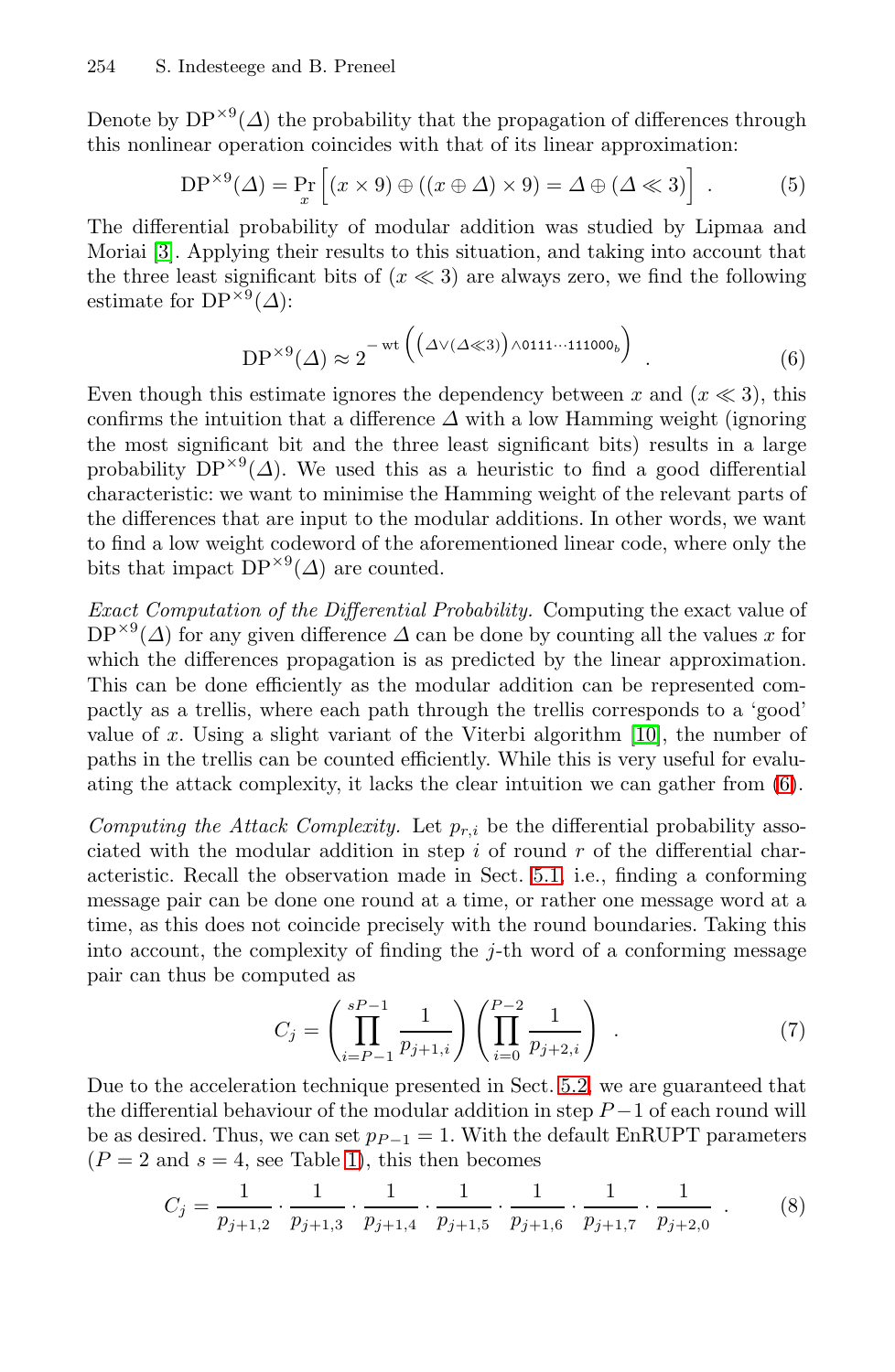Finally, as was explained in Sect. 5.1, note that each message word can be found independent of the previous ones, due to the newly available degrees of freedom in each message word. Hence, the overall attack complexity can simply be computed as the sum of these [roun](#page-7-0)d complexities:

$$
C_{\text{tot}} = \sum_{j=0}^{t} C_j \tag{9}
$$

<span id="page-9-0"></span>Note that, given a differential characteristic, it is easy to compute the associated attack complexity. Hence, when searching for a good differential characteristic using the algorithm described in Sect. 6.2, we can use the actual attack complexity instead of the [w](#page-12-1)eight of [th](#page-9-1)e codeword. The algorithm still implicitly uses the weight of a codeword as a heuristic, but now attempts to optimise the actual attack complexity directly.

# **7 Results and Discussion**

We constructed differential characteristics for each of the seven EnRUPT variants in the EnRUPT SHA-3 proposal [5]. Table 2 lists the attack complexity and the length of the best characteristic we found for each variant. Recall that we fixed the length of the characteristic a priori. Note however that nothing prevents our search algorithm from proposing a shorter characteristic, padded with rounds without any difference, which we also observed in practice. We experimented with (much) longer maximum characteristic lengths, but found no better long characteristics.

<span id="page-9-1"></span>The time complexities vary from  $2^{36}$  to  $2^{40}$  round computations, depending on the EnRUPT variant, which is remarkable. It means that the collision resistance in absolute terms of each of these EnRUPT variants is more or less the same, regardless of the digest length. Relative to the expected collision resistance of approximately  $2^{n/2}$  for an *n*-bit hash function, however, the (relative) collision

**Table 2.** Summary of our attacks. Only the best attack is listed for each EnRUPT variant

| EnRUPT       | estimated       | length of              |  |
|--------------|-----------------|------------------------|--|
| variant      | time complexity | collision differential |  |
|              | EnRUPT rounds   | message words          |  |
| EnRUPT-128   | $2^{36.04}$     | 6                      |  |
| $EnRUPT-160$ | 237.78          |                        |  |
| EnRUPT-192   | $2^{38.33}$     | 8                      |  |
| EnRUPT-224   | $2^{37.02}$     | 6                      |  |
| $EnRUPT-256$ | $2^{37.02}$     | 6                      |  |
| EnRUPT-384   | 239.63          | 8                      |  |
| EnRUPT-512   | $2^{38.46}$     | 10                     |  |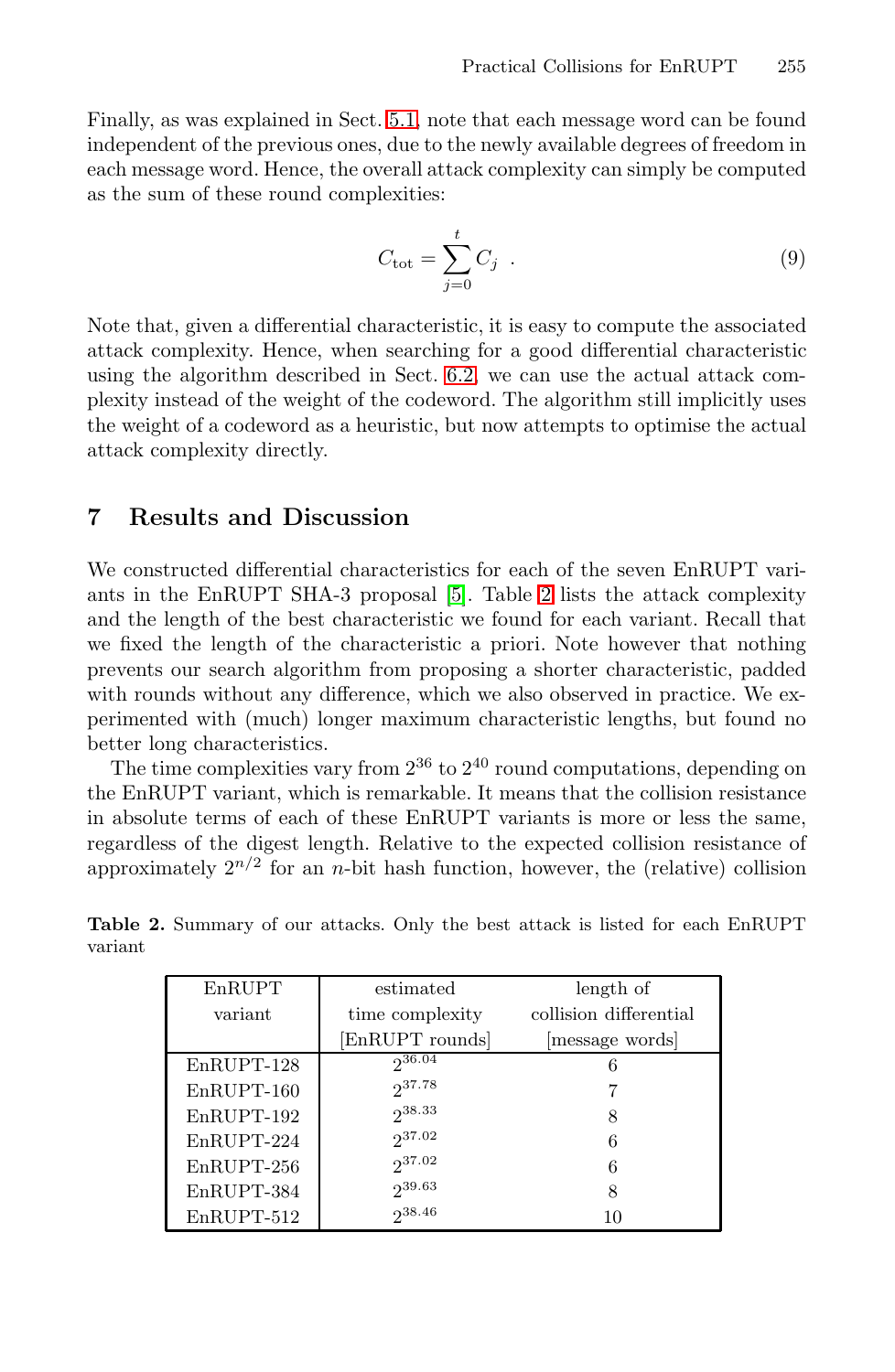| Round | Step           | $\varDelta e$                                |                   | $\Delta f$                    | $DP^{\times 9}$ | totals       |
|-------|----------------|----------------------------------------------|-------------------|-------------------------------|-----------------|--------------|
|       |                | inject message word difference $\varDelta m$ |                   | $= 0000000008000000x$         |                 |              |
| 0     | 0              | $0000000000000000_x$                         | $\rightarrow$     | 0000000000000000 $_{x}$       | $2^{-0.00}$     | $2^{-0.00}$  |
|       | 1              | 0000000000000800 $_{x}$                      | $\rightarrow$     | 0000000000004800 $_{x}$       | $^\star$        |              |
|       | $\overline{2}$ | 9000000000000000 $_{x}$                      | $\rightarrow$     | 1000000000000000 <sub>x</sub> | $2^{-0.85}$     |              |
|       | 3              | 4800000000000800 $_x$                        | $\rightarrow$     | 0800000000004800r             | $2^{-3.70}$     |              |
|       | 4              | 9000000000000000                             | $\rightarrow$     | 1000000000000000 <sub>x</sub> | $2^{-0.85}$     |              |
|       | 5              | 4800280000000800 $_x$                        | $\rightarrow$     | 0801680000004800 $_x$         | $2^{-7.28}$     |              |
|       | 6              | 90000002d0000000 $_{x}$                      | $\rightarrow$     | 1000001450000000 $_{x}$       | $2^{-6.43}$     |              |
|       | 7              | 0000280168000800 $_{x}$                      | $\rightarrow$     | 0001680a28004800 $_x$         | $2^{-11.02}$    |              |
|       | inject message | word difference $\Delta m_0 =$               |                   | 0000002280000000 $_{x}$       |                 |              |
| 1     | 0              | 90000002d0000000c                            | $\rightarrow$     | $1000001450000000_x$          | $2^{-6.43}$     | $2^{-36.56}$ |
|       | 1              | 00002801680000007                            | $\rightarrow$     | 0001680a28000000r             | $^\star$        |              |
|       | $\overline{2}$ | 90000002d0000000 <sub>x</sub>                | $\rightarrow$     | 1000001450000000 $_{x}$       | $2^{-6.43}$     |              |
|       | 3              | 4800280000000000                             | $\rightarrow$     | 0801680000000000 $_{x}$       | $2^{-5.43}$     |              |
|       | 4              | 90000002d0000000r                            | $\rightarrow$     | 1000001450000000 $_x$         | $2^{-6.43}$     |              |
|       | 5              | 0000080000000000 <sub>x</sub>                | $\rightarrow$     | 0000480000000000 <sub>x</sub> | $2^{-1.85}$     |              |
|       | 6              | 9000000240000000 $_{x}$                      | $\rightarrow$     | 1000001040000000 $_{x}$       | $2^{-3.70}$     |              |
|       | 7              | 4800080120000000 $_{x}$                      | $\rightarrow$     | 0800480820000000 $_{x}$       | $2^{-6.54}$     |              |
|       | inject message | word difference $\Delta m_1$                 | $=$               | 0000002288000000 $_{x}$       |                 |              |
| 2     | 0              | 9000000240000000 $_{x}$                      | $\rightarrow$     | 1000001040000000 <sub>x</sub> | $2^{-3.70}$     | $2^{-34.08}$ |
|       | 1              | 0000080048000000 $_x$                        | $\rightarrow$     | 0000480208000000 $_x$         |                 |              |
|       | $\overline{2}$ | 9000000240000000 $_{x}$                      | $\rightarrow$     | 1000001040000000 <sub>x</sub> | $2^{-3.70}$     |              |
|       | 3              | 4800080168000000.                            | $\rightarrow$     | 0800480a28000000r             | $2^{-9.28}$     |              |
|       | $\overline{4}$ | 9000000240000000 $_{x}$                      | $\rightarrow$     | 1000001040000000 <sub>x</sub> | $2^{-3.70}$     |              |
|       | 5              | 0000200000000000                             | $\rightarrow$     | 0001200000000000 $_{x}$       | $2^{-1.85}$     |              |
|       | 6              | 9000000000000000 $_{x}$                      | $\rightarrow$     | 1000000000000000 <sub>x</sub> | $2^{-0.85}$     |              |
|       | 7              | 4800200000000000                             |                   | 08012000000000000             | $2^{-3.70}$     |              |
|       |                | inject message word difference $\Delta m_2$  |                   | $= 0000000208000000x$         |                 |              |
| з     | 0              | 9000000000000000 $_{x}$                      | $\rightarrow$     | 1000000000000000 <sub>x</sub> | $2^{-0.85}$     | $2^{-23.91}$ |
|       | 1              | 0000280120000000 $_x$                        | $\rightarrow$     | 00016808200000007             | $^\star$        |              |
|       | $\overline{2}$ | 9000000090000000                             | $\rightarrow$     | 1000000410000000 $_{x}$       | $2^{-3.70}$     |              |
|       | 3              | 4800280168000000 $_{x}$                      | $\rightarrow$     | 0801680a28000000r             | $2^{-11.02}$    |              |
|       | 4              | 9000000090000000                             | $\longrightarrow$ | 1000000410000000 <sub>x</sub> | $2^{-3.70}$     |              |
|       | 5              | 0000080048000000 <sub>x</sub>                | $\rightarrow$     | 0000480208000000 <sub>x</sub> | $2^{-4.70}$     |              |
|       | 6              | 9000000090000000 <sub>x</sub>                | $\rightarrow$     | $1000000410000000_x$          | $2^{-3.70}$     |              |
|       | 7              | 4800080000000000                             | $\rightarrow$     | 0800480000000000              | $2^{-3.70}$     |              |
|       | inject message | word difference $\Delta m_3$                 |                   | $= 0000000200000000x$         |                 |              |
| 4     | 0              | 9000000090000000 $_{x}$                      | $\longrightarrow$ | 1000000410000000 <sub>x</sub> | $2^{-3.70}$     | $2^{-34.19}$ |
|       | 1              | 0000080000000800                             | $\longrightarrow$ | 0000480000004800.             | $^\star$        |              |
|       | $\overline{2}$ | 0000000000000000 <sub>x</sub>                | $\rightarrow$     | 0000000000000000              | $2^{-0.00}$     |              |
|       | 3              | 0000080000000800r                            | $\rightarrow$     | 0000480000004800 $_x$         | $2^{-3.70}$     |              |
|       | 4              | 0000000000000000 <sub>x</sub>                | $\rightarrow$     | 0000000000000000 <sub>x</sub> | $2^{-0.00}$     |              |
|       | 5              | 4800080048000800 $_x$                        | $\rightarrow$     | 0800480208004800 $_x$         | $2^{-8.39}$     |              |
|       | 6              | 0000000000000000                             | $\rightarrow$     | $0000000000000000_x$          | $2^{-0.00}$     |              |
|       | 7              | 4800080048000800 $_x$                        | $\rightarrow$     | 0800480208004800 $_x$         | $2^{-8.39}$     |              |
|       |                | inject message word difference $\Delta m_4$  |                   | $= 0000000200000000x$         |                 |              |
| 5     | 0              | 0000000000000000 $_{x}$                      | $\rightarrow$     | 0000000000000000 $_{x}$       | $2^{-0.00}$     | $2^{-20.49}$ |
|       | 1              | 0000000000000000                             | $\rightarrow$     | 0000000000000000 $_{x}$       | $^\star$        |              |
|       |                |                                              |                   |                               |                 |              |
|       |                |                                              |                   |                               |                 |              |
|       | 7              | 0000000000000000 $_{x}$                      |                   | $0000000000000000_x$          | $2^{-0.00}$     | $2^{-0.00}$  |

**Table 3.** Our Differential Characteristic for EnRUPT-256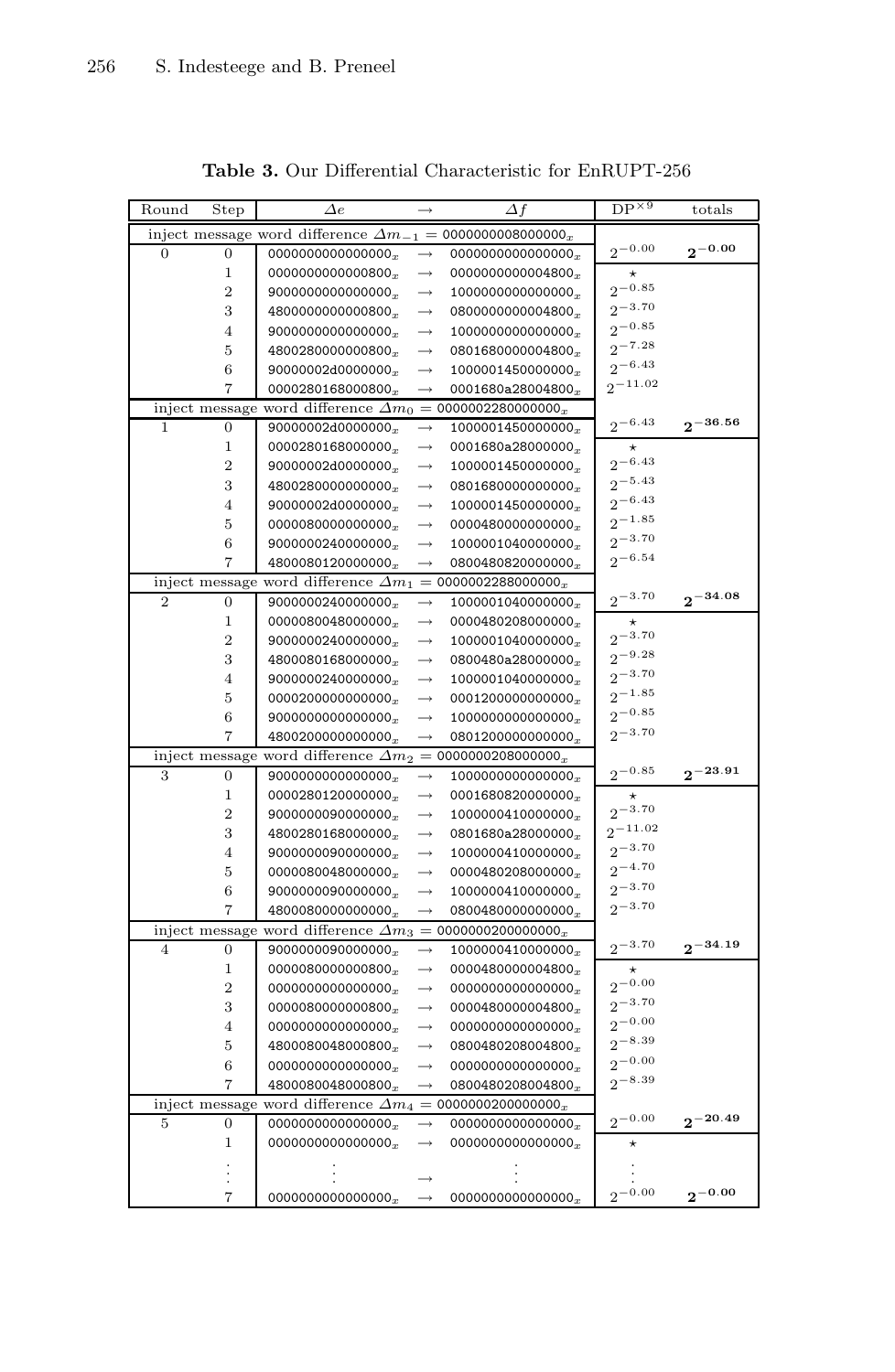resistance of EnRUPT is much lower for the variants with a longer digest length than for those with a shorter digest length.

<span id="page-11-0"></span>[A](#page-5-2)s an example, Table 3 lists our differential characteristic for EnRUPT-256 with an associated attack complexity of  $2^{37}$  EnRUPT round computations. Each [l](#page-7-1)ine in the table corresponds to one step of the EnRUPT round function. The difference in [th](#page-11-0)e input  $(\Delta e)$  and the output  $(\Delta f)$  of the modular addition in that step is indicated. Also, the message word differences are shown at the end of each round. The table also includes the differential probabilities of each step, which were used to compute the attack complexity. A star  $(\star)$  indicates that the differential probability can be ignored in that step because of the technique presented in Sect. 5.2. The product of the step probabilities is given for eight consecutive steps. Note that these do not coincide with the rounds, as was discussed in Sect. 6.3. A collision example for EnRUPT-256, obtained using this characteristic, is given in Table 4.

| М                  | $13_x c8_x 4b_x 45_x 62_x 70_x 17_x 6e_x$                                                                                |
|--------------------|--------------------------------------------------------------------------------------------------------------------------|
|                    | $04_x$ f9 $_x$ 31 $_x$ 7e $_x$ c3 $_x$ 6c $_x$ e7 $_x$ d3 $_x$                                                           |
|                    | e1 $_{x}$ 21 $_{x}$ 78 $_{x}$ 6a $_{x}$ 34 $_{x}$ 74 $_{x}$ 11 $_{x}$ 19 $_{x}$                                          |
|                    | $7f_x$ 64 $_x$ a3 $_x$ c9 $_x$ 40 $_x$ 07 $_x$ 75 $_x$ 76 $_x$                                                           |
|                    | a1 $_x$ 4f $_x$ 90 $_x$ 86 $_x$ fd $_x$ c7 $_x$ 33 $_x$ 4a $_x$                                                          |
|                    | $41_x$ 3a $_x$ 76 $_x$ 91 $_x$ 96 $_x$ 06 $_x$ 2c $_x$ a1 $_x$ .                                                         |
| M'                 | $13_x c8_x 4b_x 45_x 6a_x 70_x 17_x 6e_x$                                                                                |
|                    | 04x $f9_x 31_x 5c_x 43_x 6c_x e7_x d3_x$                                                                                 |
|                    | $e1_x$ 21 $_x$ 78 $_x$ 48 $_x$ bc $_x$ 74 $_x$ 11 $_x$ 19 $_x$                                                           |
|                    | $7f_x$ 64 $_x$ a3 $_x$ cb $_x$ 48 $_x$ 07 $_x$ 75 $_x$ 76 $_x$                                                           |
|                    | $a1_x$ $4f_x$ $90_x$ $84_x$ $fd_x$ $c7_x$ $33_x$ $4a_x$                                                                  |
|                    | $41_x$ 3a <sub>x</sub> 76 <sub>x</sub> 93 <sub>x</sub> 96 <sub>x</sub> 06 <sub>x</sub> 2c <sub>x</sub> a1 <sub>x</sub> . |
| $EnRUPT-256(M) =$  | $bd_x 67_x 51_x 7c_x a6_x c0_x 41_x 20_x$                                                                                |
| $EnRUPT-256(M') =$ | 82x $e0_x$ 3b <sub>x</sub> 74x 5f <sub>x</sub> fc <sub>x</sub> 4a <sub>x</sub> 64x                                       |
|                    | $e9_x f0_x 92_x c2_x 58_x c3_x 98_x b8_x$                                                                                |
|                    | $44_x$ $9a_x$ fe <sub>x</sub> $cb_x$ $7f_x$ $c8_x$ $6f_x$ $72_x$ .                                                       |

**Table 4.** A Collision Example for EnRUPT-256

*Discussion.* In response to these collision attacks, the designers of EnRUPT proposed to double the s parameter to 8, or to increase it even further to be equal to the  $H$ -parameter, see Table 1 [6,7]. As a consequence of this, the number of steps between two message word injections is at least doubled. Experiments with these EnRUPT variants indicate that this tweak seems to be effective at stopping the attacks described in this paper. For EnRUPT-256 with  $s = 6$ , we were still able to find a differential with an associated attack complexity of about  $2^{110}$  EnRUPT rounds, which is still below the birthday bound. For higher values of the s parameter, all the differential characteristics we could find would result in attack complexities that are far beyond than the birthday bound, and thus should not be considered to be real attacks.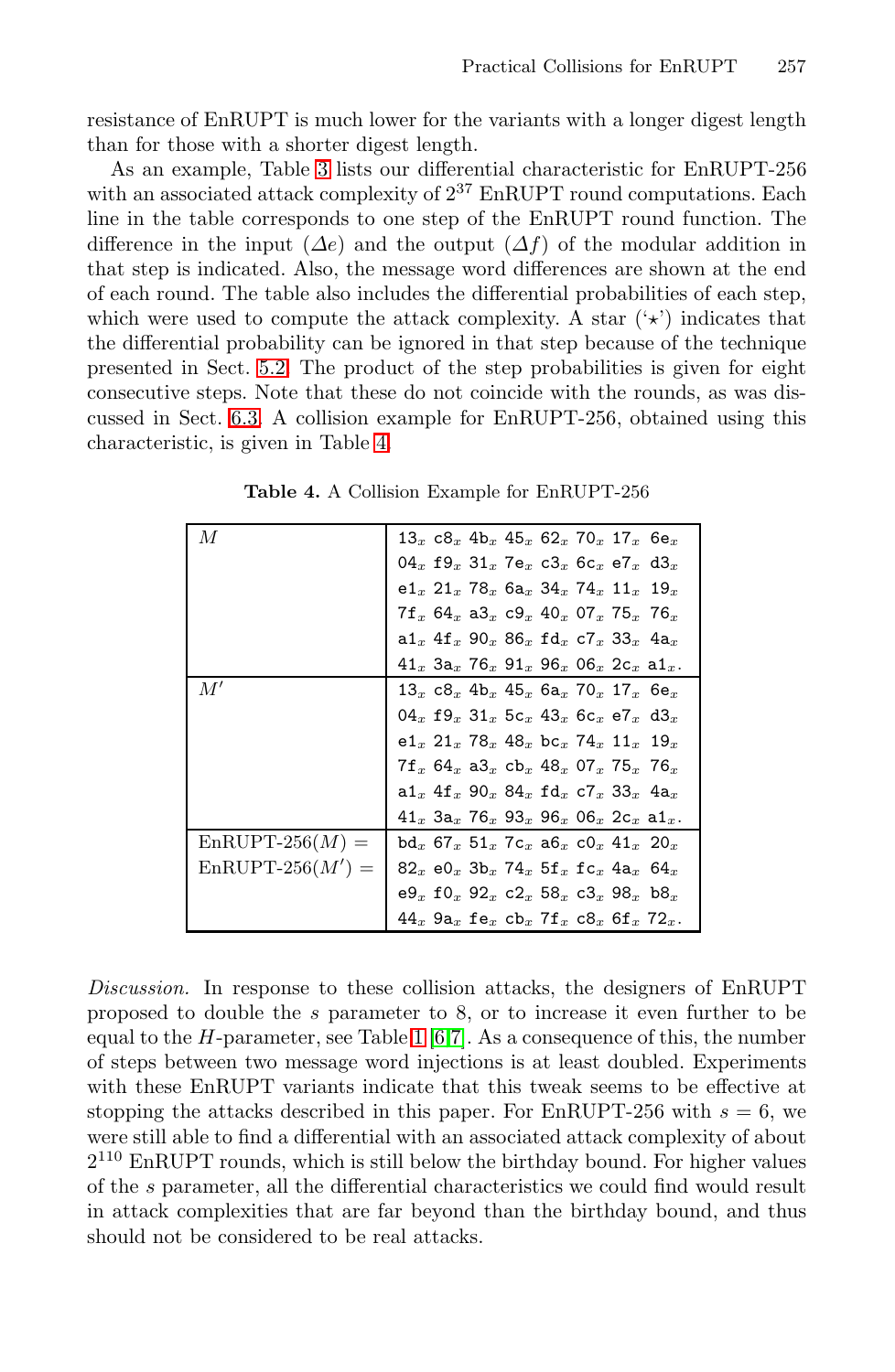<span id="page-12-3"></span>Note that the failure of this heuristic attack method for  $s = 8$  or  $s = H$  does not preclude the possibility of attacks based on linearisa[tio](#page-12-0)n. Our experiments only show that it is unlikely that the particular attack method used in this work can be applied directly to EnRUPT with  $s \geq 8$ .

# **8 Conclusion**

We presented collision attacks on all seven variants of the EnRUPT hash function [5] that were proposed as candidates to the NIST SHA-3 competition [4]. The attacks require negligible memory and have time complexities ranging from  $2^{36}$  to  $2^{40}$  EnRUPT round computations, depending on the EnRUPT variant. The practicality of the attacks has been demonstrated with an example collision for EnRUPT-256.

### **[Ackn](http://ludit.kuleuven.be/hpc)owledgements**

<span id="page-12-4"></span>This work was supported in part by the IAP Programme P6/26 BCRYPT of the Belgian State (Belgian Science Policy), and in part by the European Commission through the ICT programme under contract ICT-2007-216676 ECRYPT II. The collision example for EnRUPT-256 was obtained utilizing high performance computational resources provided by the University of Leuven, http:// ludit.kuleuven.be/hpc.

### <span id="page-12-2"></span><span id="page-12-0"></span>**References**

- 1. Canteaut, A., Chabaud, F.: A New Algorithm for Finding Minimum-Weight Words in a Linear Code: Application to McEliece's Cryptosystem and to Narrow-Sense BCH Codes of Length 511. IEEE Transactions on Information Theory 44(1), 367– 378 (1998)
- <span id="page-12-1"></span>2. Chabaud, F., Joux, A.: Differential Collisions in SHA-0. In: Krawczyk, H. (ed.) CRYPTO 1998. LN[CS,](http://www.enrupt.com/SHA3/) [vol.](http://www.enrupt.com/SHA3/) [1462,](http://www.enrupt.com/SHA3/) [pp.](http://www.enrupt.com/SHA3/) [56–71.](http://www.enrupt.com/SHA3/) [Springe](http://www.enrupt.com/SHA3/)r, Heidelberg (1998)
- <span id="page-12-6"></span><span id="page-12-5"></span>3. Lipmaa, H., Moriai, S.: Efficient Algorithms for Computing Differential Properties of [Addition. In: Matsui, M. \(ed.\) FSE 2001. LNCS, vol. 2355, pp](http://csrc.nist.gov/groups/ST/hash/sha-3/Round1/Feb2009/documents/EnRUPT_2009.pdf). 336–350. Springer, Heidelberg (2002)
- [4.](http://csrc.nist.gov/groups/ST/hash/sha-3/Round1/Feb2009/documents/EnRUPT_2009.pdf) [National](http://csrc.nist.gov/groups/ST/hash/sha-3/Round1/Feb2009/documents/EnRUPT_2009.pdf) [Institute](http://csrc.nist.gov/groups/ST/hash/sha-3/Round1/Feb2009/documents/EnRUPT_2009.pdf) of Standards and Technology, Announcing Request for Candidate Algorithm Nominations for a New Cryptographic Hash Algorithm (SHA-3) Family, Federal Register 72(212), pp. 62212–62220 (2007)
- 5. O'Neil, S., Nohl, K., Henzen, L.: EnRUPT Hash Function Specification. Submission to the NIST SHA-3 competition (2008), http://www.enrupt.com/SHA3/
- 6. O'Neil, S.: Personal communication (January 20, 2009)
- 7. O'Neil, S.: EnRUPT. In: The First SHA-3 Candidate Conference, Leuven, Belgium, February 25–29 (2009), http://csrc.nist.gov/groups/ST/hash/sha-3/Round1/ Feb2009/documents/EnRUPT\_2009.pdf
- 8. Pramstaller, N., Rechberger, C., Rijmen, V.: Exploiting Coding Theory for Collision Attacks on SHA-1. In: Smart, N.P. (ed.) Cryptography and Coding 2005. LNCS, vol. 3796, pp. 78–95. Springer, Heidelberg (2005)